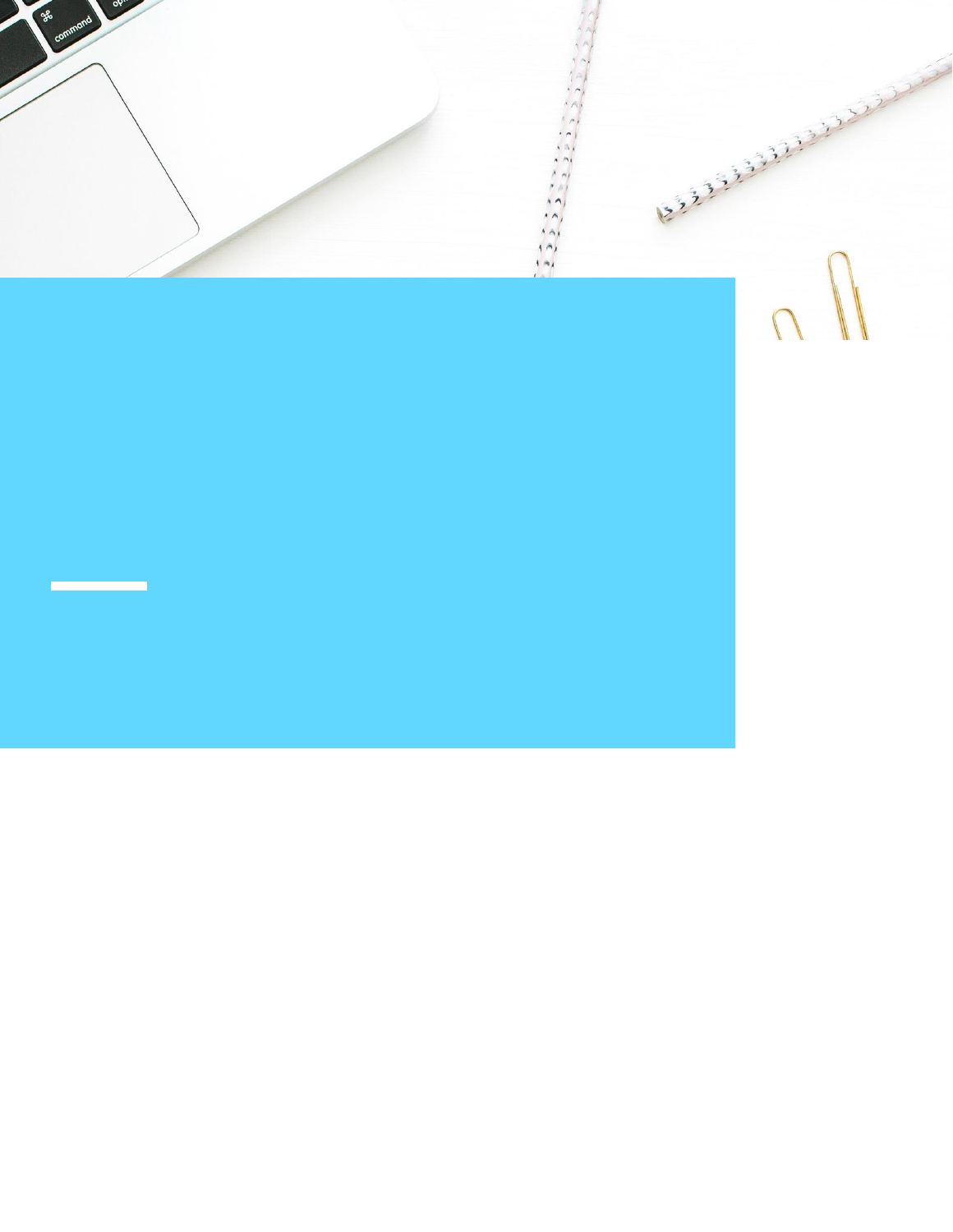

### **TABLE OF CONTENTS**

#### <span id="page-1-0"></span>**[What is incorporation?](#page-2-0)**

[Myths about incorporation](#page-2-1)

[Questions to consider before incorporating](#page-3-0)

[Deciding your Support G](#page-3-1)roup's aims

[Who is eligible?](#page-4-0)

[Advantages and disadvantages](#page-4-1)

[Accountability](#page-5-0)

#### **[Getting started](#page-5-1)**

**[Allocating tasks](#page-6-0)** 

[AssociationsOnline account](#page-6-1)

[Choosing a name](#page-6-2)

[Creating a constitution](#page-7-0)

#### **[Confirming the decisions](#page-8-0)**

[Creating an agenda](#page-8-1)

[Taking meeting minutes](#page-8-2)

[Completing the form](#page-9-0)

[What if my application is rejected?](#page-9-1)

#### **[Other important documents](#page-9-2)**

[Your association's Tax File Number](#page-9-3)

Your association's Aust[ralian Business Number](#page-10-0)

Your [association's bank account](#page-10-1)

[Registering as a charity](#page-10-2)

[Getting Deductible Gift Recipient status](#page-10-3)

[Getting your WA Charitable Collections License](#page-11-0)

**[The 'Becoming Incorporated' checklist](#page-12-0)**

**[Resources](#page-13-0)**

**[Grant resource websites](#page-14-0)**

**[Lodging application](#page-15-0)**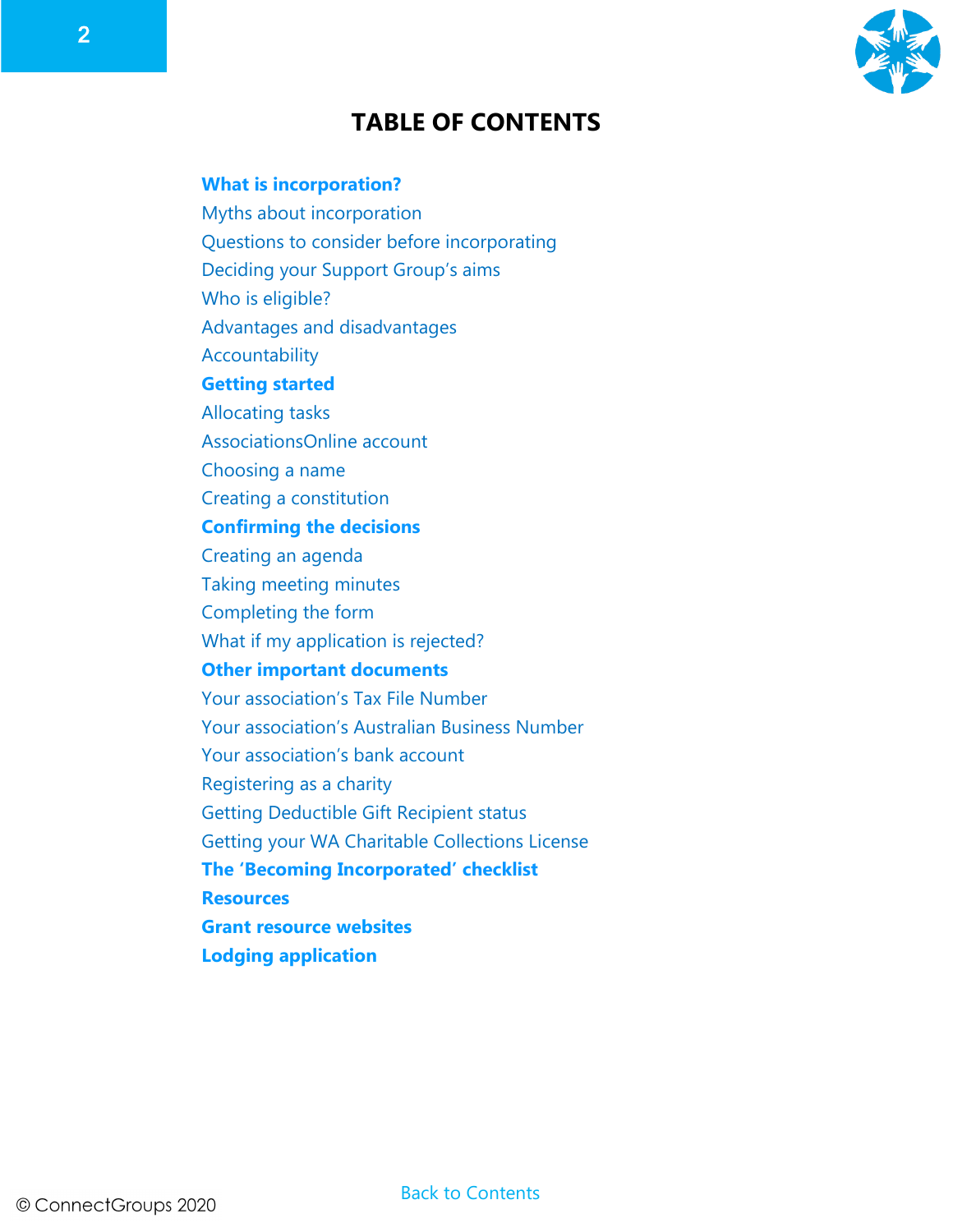

# What is incorporation?

<span id="page-2-0"></span>Incorporation. It can sound a little daunting, but what does it actually mean? Becoming incorporated is registering with the government to become a formal 'legal entity' in return for accepting certain legal responsibilities. It allows the association to enter into contracts as an independent 'legal person' from its members, removing liability from individuals within the Support Group. It is voluntary, and Support Groups who become incorporated then have obligations to fulfil.

# <span id="page-2-1"></span>Myths about incorporation

### "Only incorporated Support Groups can gain funding"

**False!** There are grants available for Support Groups that are not incorporated if you know where to look! To find whether a non-incorporated Support Group can apply check the grant's eligibility or restrictions. [Here](#page-14-0) is a list of websites where your Support Group can search for grants where incorporation isn't needed.

### "Support Groups need to be incorporated to be respected"

**False!** Incorporation does not increase the amount of respect that a Support Group is given. It is purely a registration process that allows for the Support Group to be its own 'legal person', that's all.

### "I can't call government agencies if I get stuck with my application"

**False!** Agencies like the Australian Tax Office, Australian Charities and Not-for-profit commission, and Department of Mines, Industry Regulation and Safety are all there to help you. Waiting times to speak to a service representative are usually pretty short and representatives are there to answer your questions. Remember there is no such thing as a stupid question and if you aren't clear with anything at all, just give them a call!

### "If I get the applications wrong they will just be rejected"

**False!** Don't let this fear stop you from submitting your application. If you do happen to get something incorrect, then the agency will usually reply in a timely manner with the reason for rejection and how you can resolve the issue. If you are worried about the best way to lodge an application check [here](#page-15-0) for how and where to lodge all the applications you need!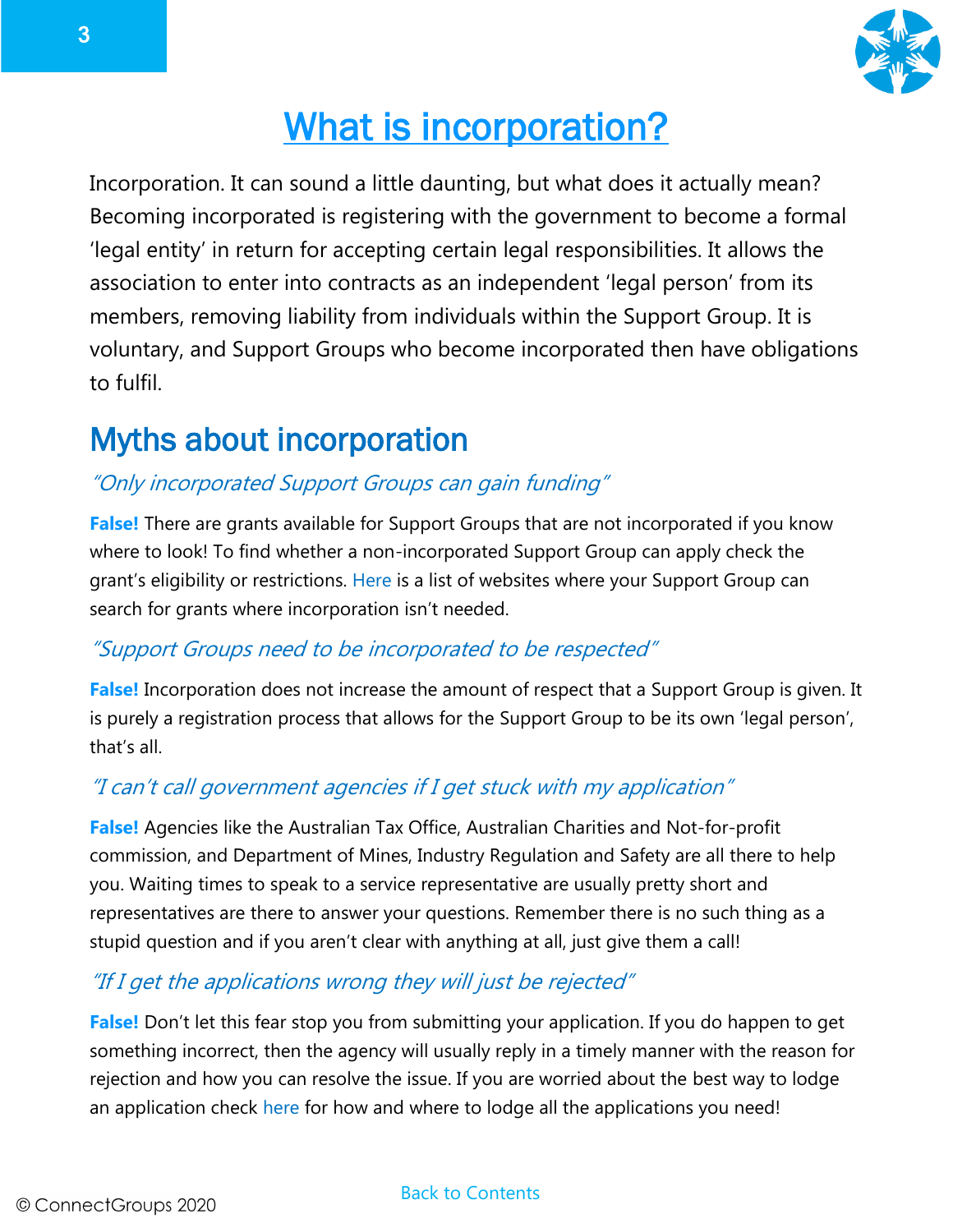

# <span id="page-3-0"></span>Questions to consider before incorporating

Below are the key questions to consider in the process of submitting your application



# <span id="page-3-1"></span>Deciding your Support Group's aims

A key point to raise with your Support Group before deciding whether to become incorporated is the aim of your association. Some key questions to consider are:

- What is your Support Group setting out to achieve?
- Who is your Support Group supporting?
- What kind of difference are you hoping to make?

These questions allow your members to have a clear idea of your Support Group's purpose, and make it easier to determine if you are suitable for incorporation. [Here](https://www.acnc.gov.au/tools/templates/charitable-purpose-examples) are examples of writing about a Support Group's charitable purpose to use as a guide when writing about your own.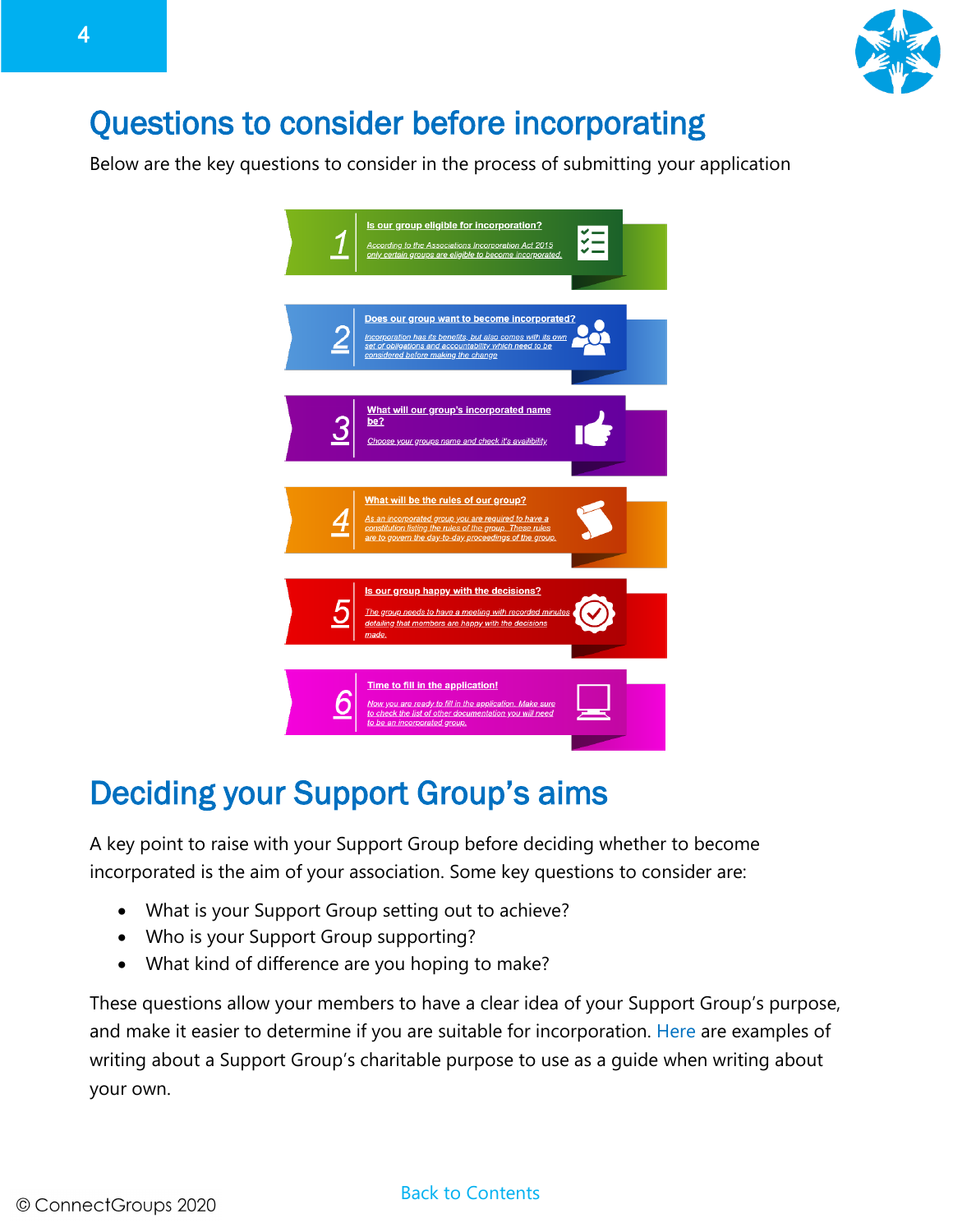

# <span id="page-4-0"></span>Who is eligible?

To be eligible to become incorporated your Support Group needs to fit into these criteria:

- Be a not-for-profit organisation (this means that your Support Group can make a profit to promote your association's aim, but members cannot make a profit)
- Have 6 members who have voting rights under your rules
- Formed for one of the following reasons:
	- **∙** Religious, educational, charitable or benevolent purposes;
	- **∙** Encouraging literature, science or the arts;
	- **∙** Providing medical treatment/attention or promoting the interests of people who suffer from a particular disability/condition;
	- **∙** Sport, recreation or amusement purposes;
	- **∙** Promoting the interests of a local community;
	- **∙** Preserving heritage of the State;
	- **∙** Promoting the interests of students or staff of educational institutions;
	- **∙** Political purposes;
	- **∙** Promoting the common interests of persons in a particular business, trade or industry;
	- **∙** Any other purpose as approved by the Commissioner for Consumer Protection

If your Support Group does not fit in with these criteria, or is for-profit, you cannot become incorporated.

# <span id="page-4-1"></span>Advantages and disadvantages

It is important to consider the advantages and disadvantages if your Support Group is looking to become incorporated.

| <b>Advantages</b>                                                                                                                                                                                                                                                                                                                                                                               | <b>Disadvantages</b>                                                                                                                                                                                                                                                                            |
|-------------------------------------------------------------------------------------------------------------------------------------------------------------------------------------------------------------------------------------------------------------------------------------------------------------------------------------------------------------------------------------------------|-------------------------------------------------------------------------------------------------------------------------------------------------------------------------------------------------------------------------------------------------------------------------------------------------|
| Your Support Group becomes its own<br>legal entity<br>Your Support Group can have ownership<br>$\bullet$<br>of property, enter into contracts and<br>access loans<br>The Support Group is held liable for its<br>$\bullet$<br>activities, not individual members (to an<br>extent)<br>Some grants and funding with<br>$\bullet$<br>incorporation as a requirement can<br>become more accessible | Your Support Group's flexibility will be<br>$\bullet$<br>reduced<br>Your financial records will no longer be<br>$\bullet$<br>private<br>There may be public scrutiny of the<br>$\bullet$<br>Support Group's activities<br>There are numerous fees associated with<br>$\bullet$<br>incorporation |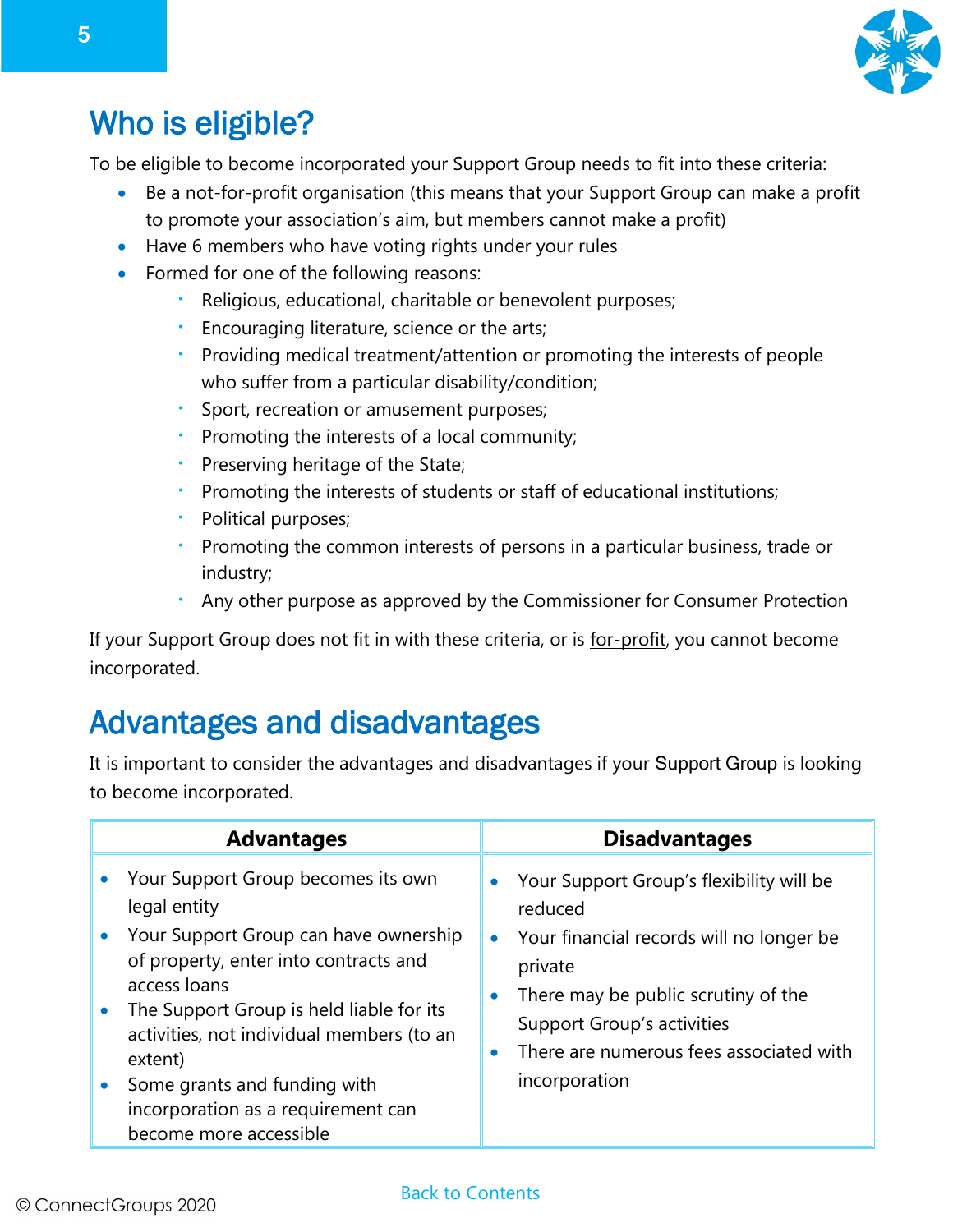

- Your Support Group can exist independently of its members and continue on after original members have left
- Your Support Group will be legally required to comply with government regulations
- Your Support Group will be required to keep accurate records of minutes and membership

# <span id="page-5-0"></span>Accountability

There will be a higher level of accountability if your Support Group becomes incorporated. Your Support Group's members will have responsibilities and more will be expected of them. Use the checklist below to see if your group is ready to become incorporated.

- $\Box$  Does your Support Group need to be a legal entity for contractual/financial/ownership purposes?
- $\Box$  Is your Support Group using funds solely for the promotion of its purpose?
- $\Box$  Do you have dedicated members who are willing to hold positions and meet regularly?
- $\Box$  Is your Support Group willing to forgo privacy, and have your actions scrutinised?
- $\Box$  Can your Support Group afford to have its accounts audited or find a pro bono auditor?
- $\Box$  Can your Support Group afford the fees that incorporating includes (both initial and ongoing)?
- $\Box$  Is your Support Group willing to maintain detailed and accurate records of membership and minutes?
- $\Box$  Is your Support Group willing to comply with government regulations and lose the flexibility of not being incorporated?

<span id="page-5-1"></span>If you have checked all of these boxes you are ready to move on to the next step!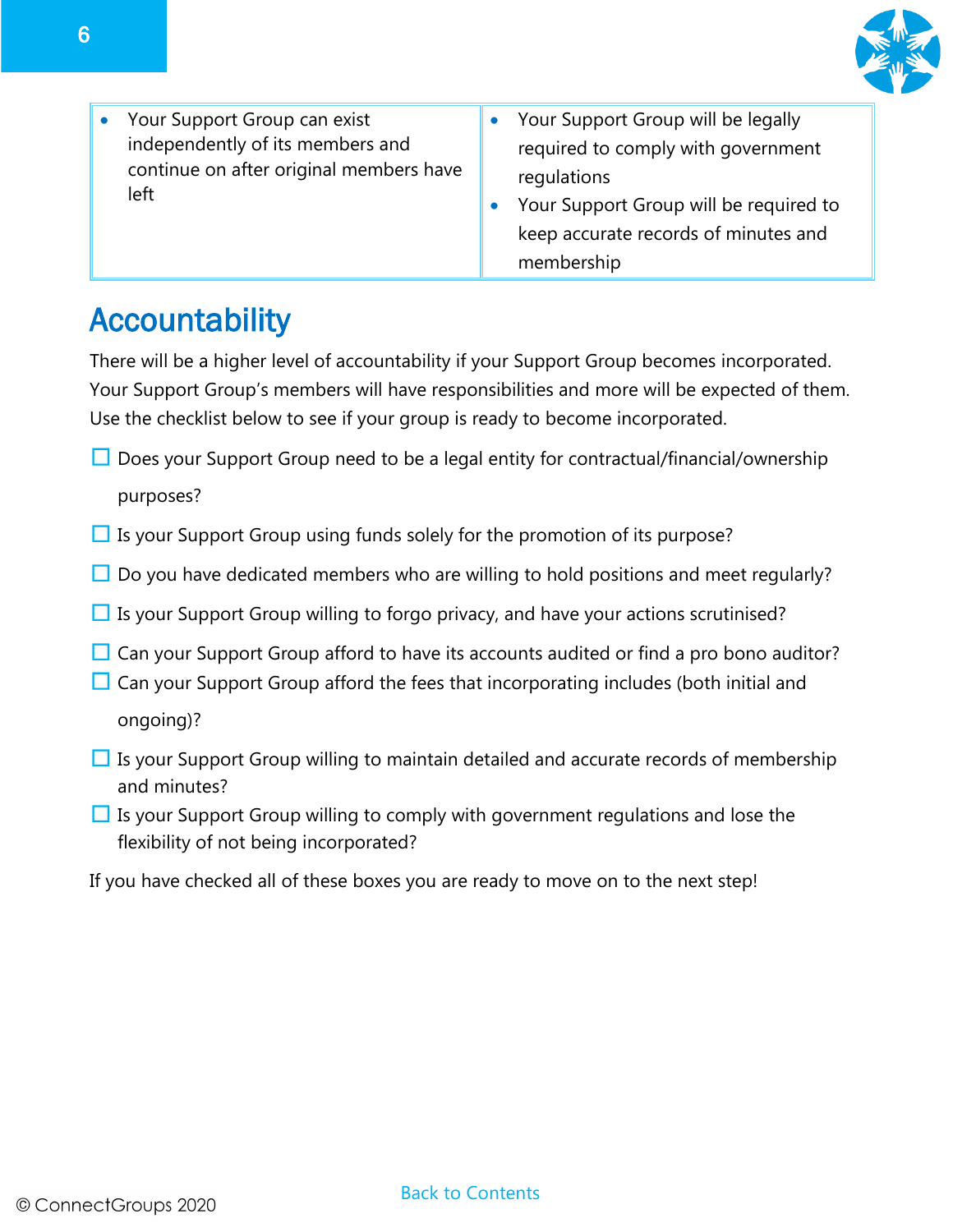

# **Getting started**

Now it's time for you to begin your journey! Make sure your Support Group has already elected a Chair, Vice-Chair, Secretary, and Treasurer before you start, as these members will be crucial for the incorporation process. For information on some of the tasks associated with each of these office-bearer roles check [here.](https://webcache.googleusercontent.com/search?q=cache:8F3bda9coewJ:https://www.charities.gov.sg/Documents/Sample_Job_Descriptions_of_Office_Bearers.pdf+&cd=11&hl=en&ct=clnk&gl=au)

## <span id="page-6-0"></span>Allocating tasks

If you have decided to continue with your incorporation journey, you will need to hold a meeting with your Support Group to ensure the rest of your Support Group's members want to become incorporated. Ensure that all members at the meeting are aware of what incorporation requires of them.

Your Support Group will also need to allocate tasks to individual members or committees. Your Support Group will need to nominate:

- Person/s to complete and submit the application (Chair recommended)
- Person/s to draft the rules
- Person/s to record minutes and table meetings (Secretary recommended)

# <span id="page-6-1"></span>AssociationsOnline account

Before starting the process of incorporation, it is highly recommended that you create an AssociationsOnline account in order for you to lodge applications relating to the creation and maintenance of your incorporation. Using the AssociationsOnline portal is the easiest and most efficient way for your Support Group to keep records relating to your association and lodge applications. Lodging applications over the portal also reduces the price of applications by 20%, but we recommend calling the Department of Mines, Industry Regulation and Safety to confirm as this may be subject to change. For information on how to create and use an AssociationsOnline account, click [here.](http://www.commerce.wa.gov.au/consumer-protection/help-using-associationsonline)

# <span id="page-6-2"></span>Choosing a name

Choosing the name for your incorporated association is a very important step. It will be the way that your association is recognisable and will give some indication of what your Support Group does. Some guidelines to follow when choosing a name are:

• Does your name reflect the purpose of your Support Group?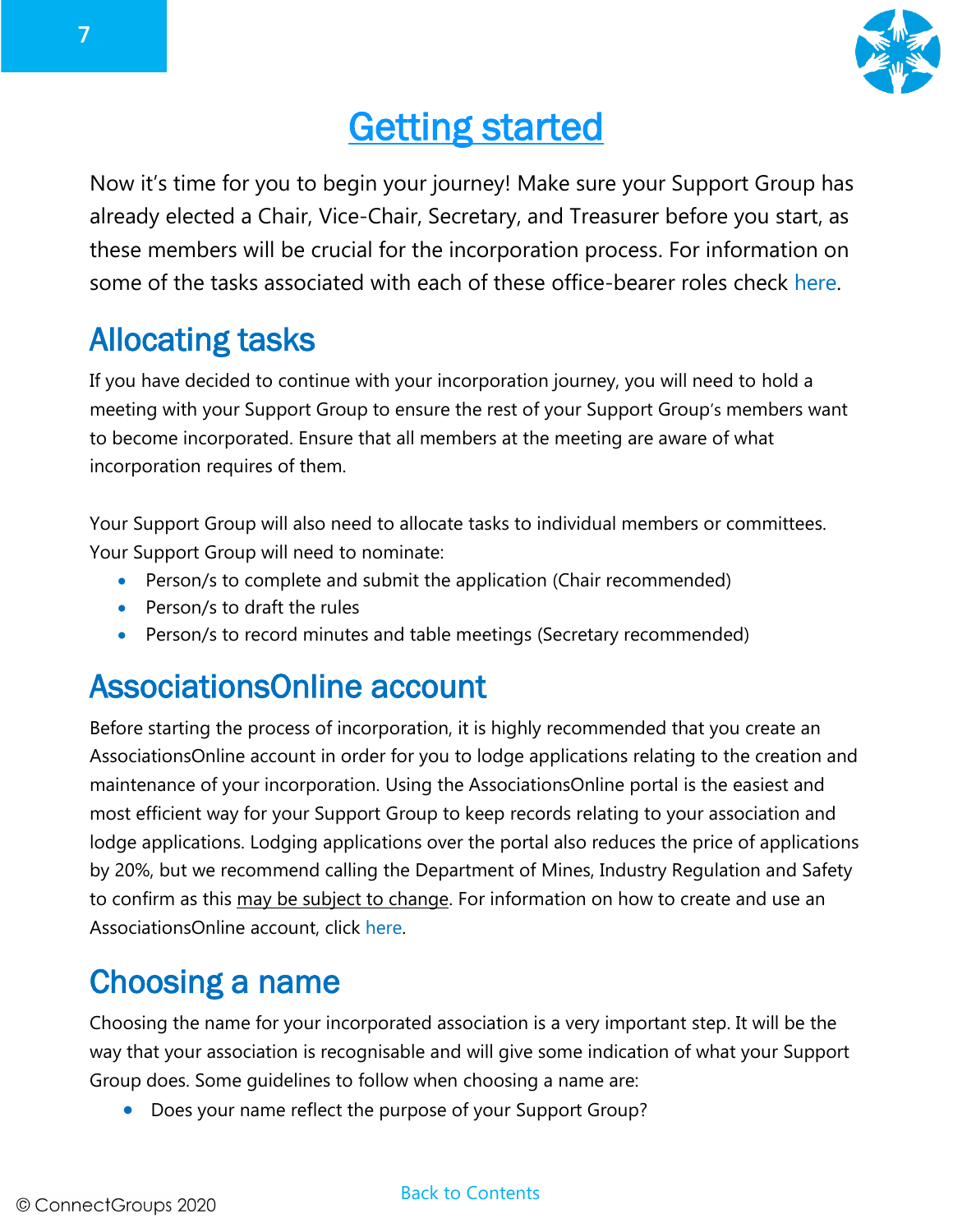

- Is it possible that your name could be easily confused with another group? If so think of a different name
- Have you included 'inc.' or 'incorporated' at the end of your Support Group's name?
- Does your name contain offensive words or profanities? If so change/remove these words

After deciding on a name, a good idea is to check the availability of the name. This can be done through submitting an *'Enquiry as to the availability of an association's name'* form through the AssociationsOnline portal. This form has no fee to submit and allows you to confirm that your decided name is available for use and conforms with the government's rules. The form also contains a list of commonly used 'undesirable' terms under **Section C** which you should try to not include in your association's name.

# Creating a constitution

Your association is required to have a constitution, which is a document detailing the rules, obligations and format of your Support Group. There are 3 ways to create your association's constitution:

- 1. Adopt the 'Model Rules'
- 2. Adapt the 'Model Rules'
- 3. Create your own rules

### Adopting the Model Rules

Adopting the model rules is the easiest and cheapest means of deciding your Support Group's constitution. It is a prescribed set of rules which comply with all the regulations set out in Schedule 1 of the *[Associations Incorporation Act 2015](https://www.legislation.wa.gov.au/legislation/prod/filestore.nsf/FileURL/mrdoc_28811.pdf/$FILE/Associations%20Incorporation%20Act%202015%20-%20%5B00-b0-02%5D.pdf?OpenElement)*. All that is required for your Support Group to input for the commissioner is:

- The name of your association
- The purpose of your association
- Quorum for Committee Meetings (Percentage or number)
- Quorum for General Meetings (Percentage or number)
- Dates of the association's financial year

<span id="page-7-0"></span>A quorum is the minimum number of members needed at a meeting to make the proceedings valid

It is recommended that you use these pre-made rules, so definitely check them out. A draft of the model rules can be found [here.](https://www.commerce.wa.gov.au/publications/model-rules-associations-2016)

### Adapting the Model Rules

If you like the model rules, but would like to change or alter a few parts, adapting would be the best choice. It is more expensive than adopting the model rules, as any alteration is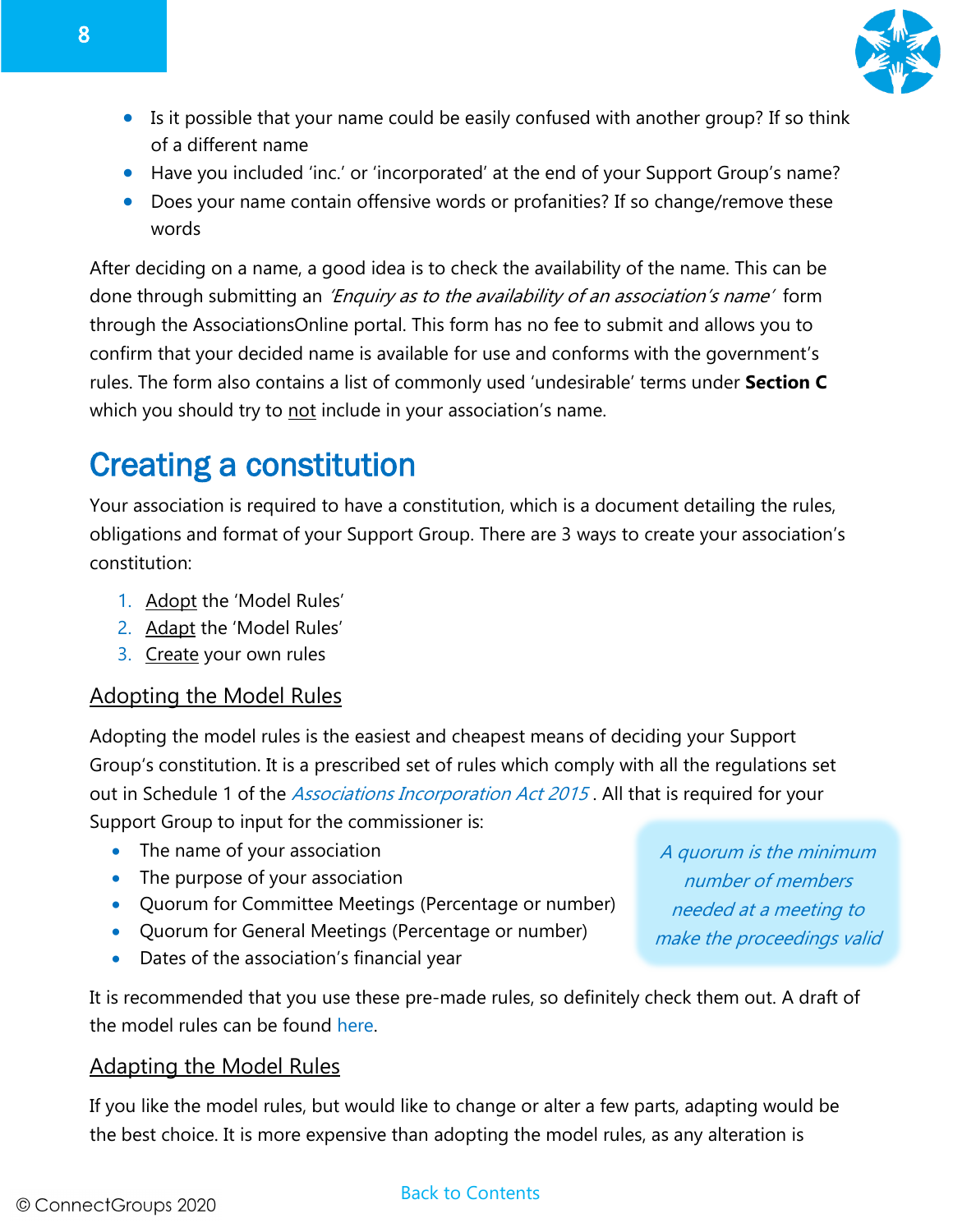

classified as you making your 'own rules'. However, it may be worth the extra money for the flexibility that it allows.

### Creating your own Rules

If you are creating your own rules, you will need to make sure that they comply with Schedule 1 of the *Incorporation Act* which can be found [here.](http://classic.austlii.edu.au/au/legis/wa/consol_act/aia2015307/sch1.html) It is important that you include a notfor-profit clause in order to be able to be tax deductible. This method is also more expensive than adopting the model rules. The fees associated with rules can be found [here.](https://www.commerce.wa.gov.au/consumer-protection/associations-fees-forms-and-online-transactions)

# Confirming the decisions

<span id="page-8-0"></span>Now that these decisions have been made, it is very important for your Support Group to hold a meeting to formally confirm the choices. Your Support Group will need to record the minutes and keep a formal record of the meeting.

### <span id="page-8-1"></span>Creating an agenda

An agenda clarifies the purpose and reason for meeting, and provides a structure to make sure your meetings are the most efficient and effective that they can be. Having an agenda is very important to help make the minute taker's job easier, and also to clearly lay out for attendees what is going to occur. Agendas must be sent out to all members beforehand so that they can make an informed decision if they need to attend. Agendas need to be recorded and kept with minutes so that they can be referred to at any time.

# <span id="page-8-2"></span>Taking meeting minutes

Taking minutes of all your meetings is highly important for two reasons. Firstly, keeping accurate minutes provides your association with a clear record of all the decisions made and what was discussed. Secondly, it provides protection for those acting on the decisions and helps accountability if something should go wrong.

A key aspect of taking minutes is finding a format that suits your association's needs. First you need to nominate a member (usually the association's secretary) to take minutes, and then discuss with them how you want your minutes formatted. Next choose a template from the one's provided here (or create one of your own) to make sure meeting minutes are uniform and easy to understand. Talk to your minute taker about if they would prefer to do hand written notes or type them up. [Here](#page-13-1) are some tips and tricks for them if they are not feeling confident or would like some guidance on how to take effective notes.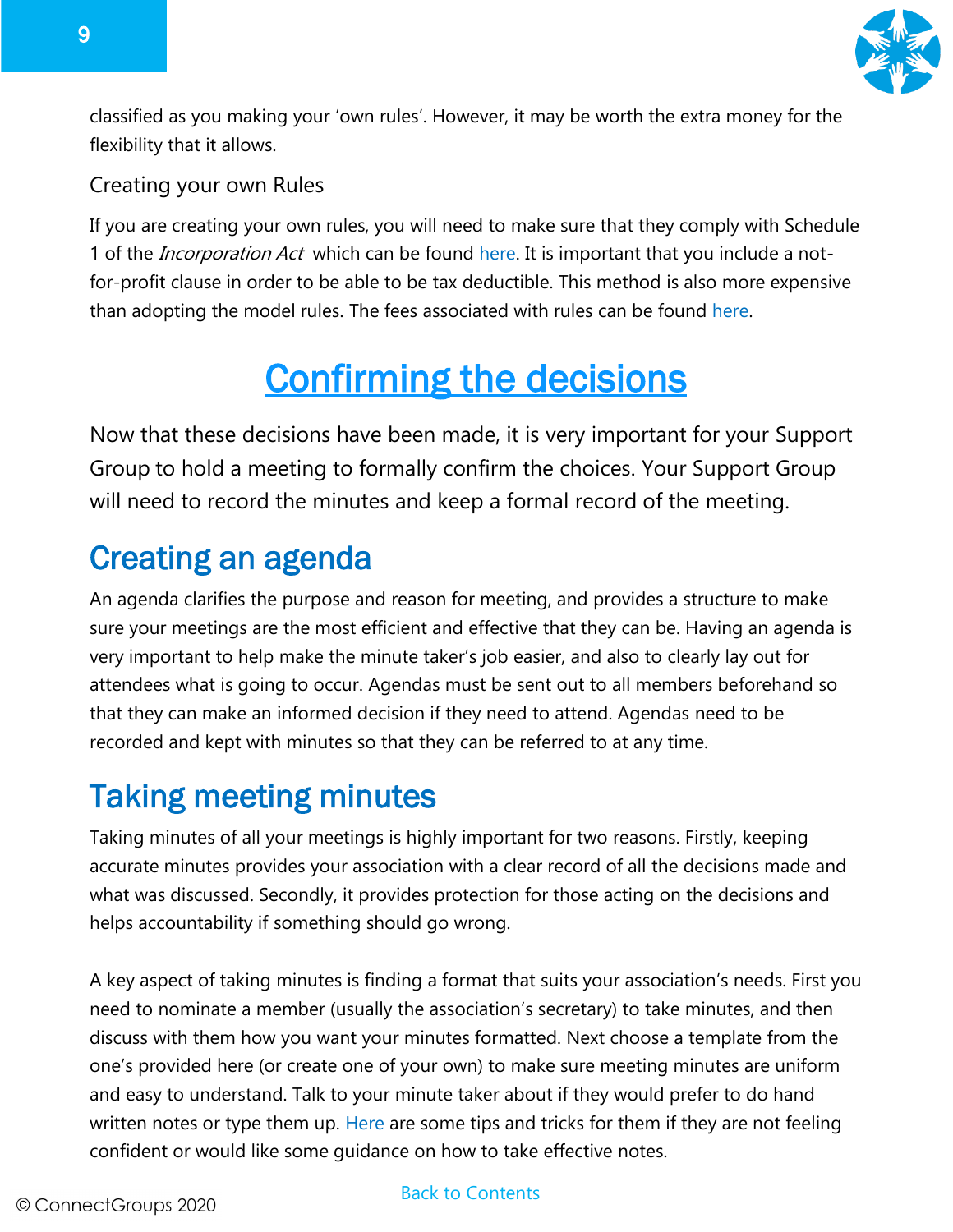

After the meeting minutes are written up make sure they get distributed to members for approval. Make sure copies of minutes are kept safe in one location to maintain records properly.

# <span id="page-9-0"></span>Completing the form

Finally! Now everything else has been sorted it's time for your Support Group to complete and submit the form to become incorporated. Make sure you keep a copy of **all** the documents you submit as Consumer Protection will not provide a final copy to you. Check [here](#page-15-1) on how to lodge this application.

# <span id="page-9-1"></span>What if my application is rejected?

Firstly, don't panic! Rejection of an application may have occurred for a number of reasons, such as administrative errors, so rejection doesn't mean that your group won't be able to become incorporated. Usually the rejection will be joined with feedback on why it was rejected, and if not don't be afraid to call up and enquire.

If you have fixed all errors and still your Support Group's application has been rejected, and you would like to have this decision reviewed, there is a way to do that! You will need to submit an application to review the decision to the State Administrative Tribunal. It does incur a large fee however. You can find that form [here.](https://www.justice.wa.gov.au/SATeForm/default.aspx)

# **Other important documents**

<span id="page-9-2"></span>So your application got approved! This isn't the end of your incorporation journey, however. There are many important documents that you need to make sure you have in order for your group to function efficiently and effectively. Make sure to read through this section carefully, as some documents you have to reapply for (even if you currently have them).

# <span id="page-9-3"></span>Your association's Tax File Number

A tax file number (TFN) is a personalised reference number for the tax system. Businesses can get TFNs the same as an individual can, and in order for your incorporation to function efficiently and legally it is important that your association has one. Even if your Support Group had a TFN before incorporation, you will still need to apply for a new one as you have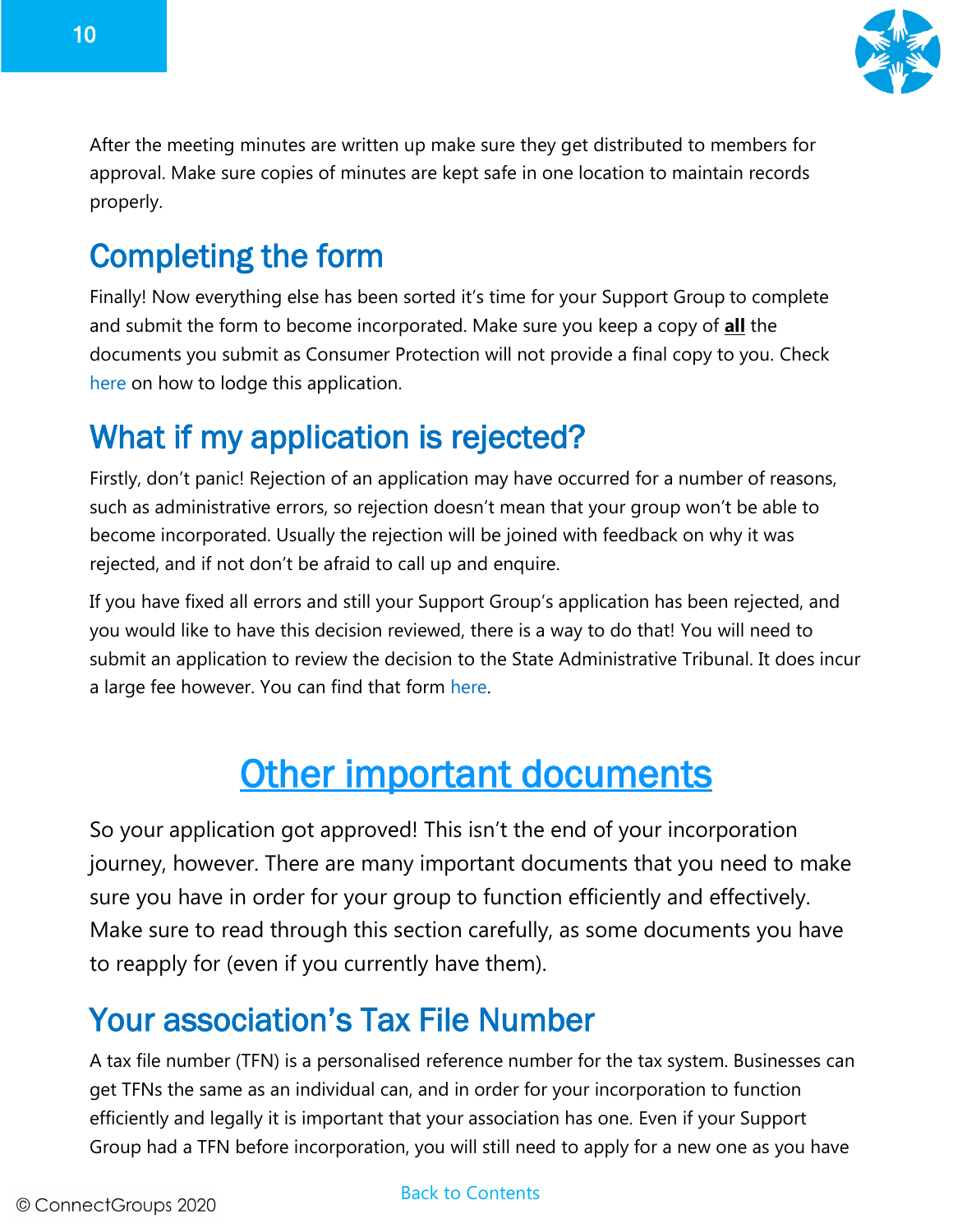

legally become a new entity. The application for a new TFN, however, is conveniently in the same form as the ABN, so you only need to fill one form for them both.

### <span id="page-10-0"></span>Your association's Australian Business Number

An Australian Business Number is a unique 11 digit number that identifies your business. It is an essential document in order for you to run your incorporated association effectively for tax purposes. As your association is now incorporated, you are classed as a new entity and that means even if your Support Group has previously had an ABN you will need to apply for a new one. Check [here](#page-15-0) on how to lodge this application.

### <span id="page-10-1"></span>Your association's bank account

It may seem obvious, but it is very important that you make sure that your association has its own bank account. This makes auditing and other tax related activities much easier, and also means that you can comply with the regulations for an incorporated association. Think about who the signatories for the account will be, and what contingency plans you have if members are away.

All the major banks have business options, so it is up to you to choose which will work best. We recommend to go in and speak with someone if you are unsure of how to set up the account or would like further information on which account would be the most appropriate for your association.

# <span id="page-10-2"></span>Registering as a charity

Registering as a charity is an essential step for your Support Group to work as an efficient association. Registering with the Australian Commission for Not-for-profits and Charities allows you to receive charity tax concessions. The ACNC has also been designed to reduce the amount of bureaucracy that your association needs to endure, and provides support and helpful advice to help you maintain your regulatory obligations. Check [here](#page-15-0) on how to lodge this application.

# <span id="page-10-3"></span>Getting Deductible Gift Recipient status

If you are looking to get your DGR status, this can be done through the ACNC portal. They have streamlined the process in order to make it easier for charities to get their status. All you need to do is give the ACNC permission to send your details to the ATO where they will assess your eligibility. Check [here](https://www.ato.gov.au/Non-profit/Getting-started/Getting-endorsed/Is-my-organisation-eligible-for-DGR-endorsement-/Types-of-DGRs/) for what category of DGR status and tax exemptions your Support Group can claim.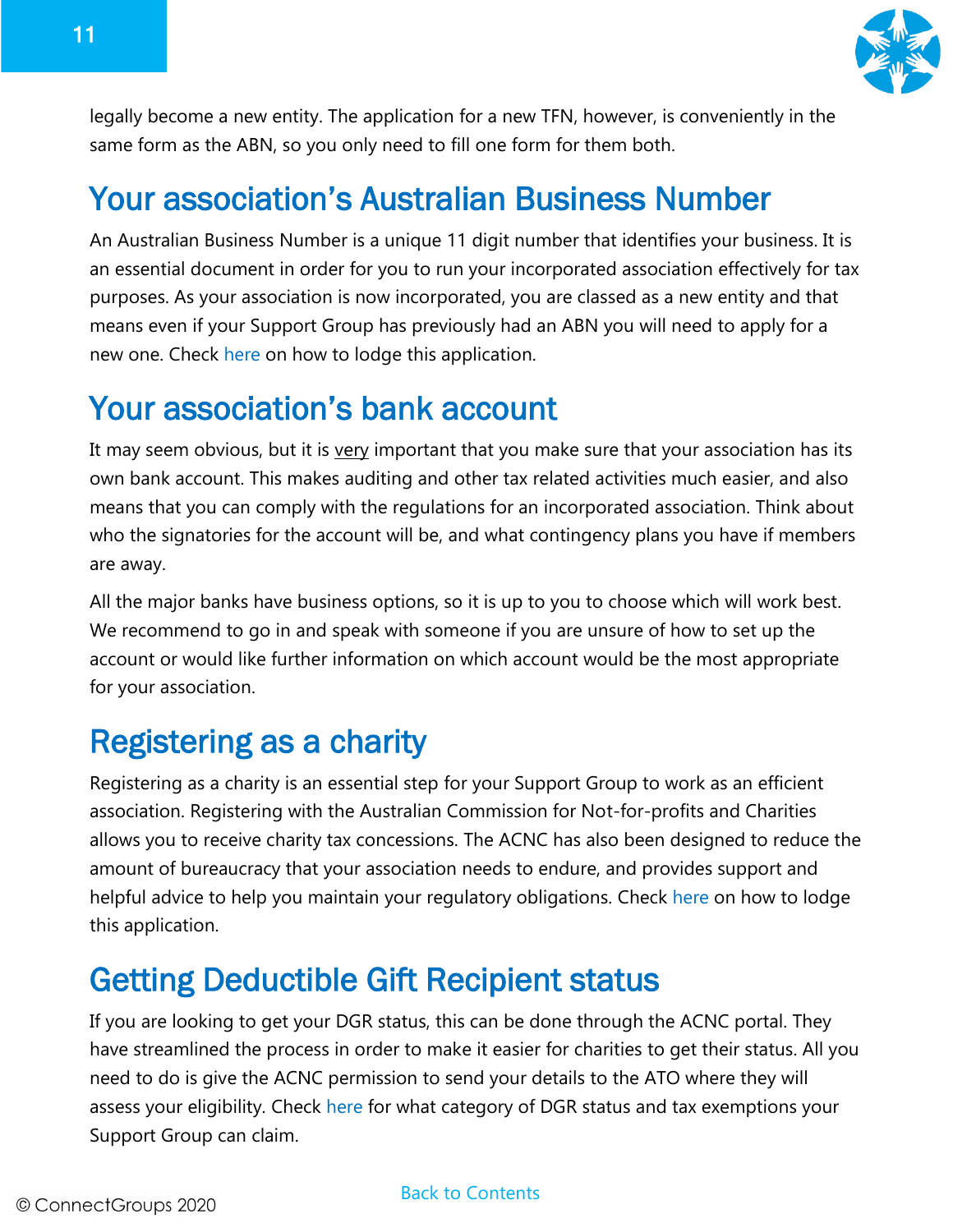

# <span id="page-11-0"></span>Getting your WA Charitable Collections License

If you are looking to raise funds or collect any goods for your charity, you are required by law to have a WA Charitable Collections License under Section 6. To receive this license, you will need to have an auditor. Having an auditor is expensive so we suggest finding an auditor who will work pro-bono. Pro [Bono Australia](https://probonoaustralia.com.au/) is a website that allows you to place advertisements for free for pro bono work. This application is quite lengthy and will require you to obtain multiple national police clearance and fill in Principle Executive Officer forms. Check [here](#page-15-0) on how to lodge this application.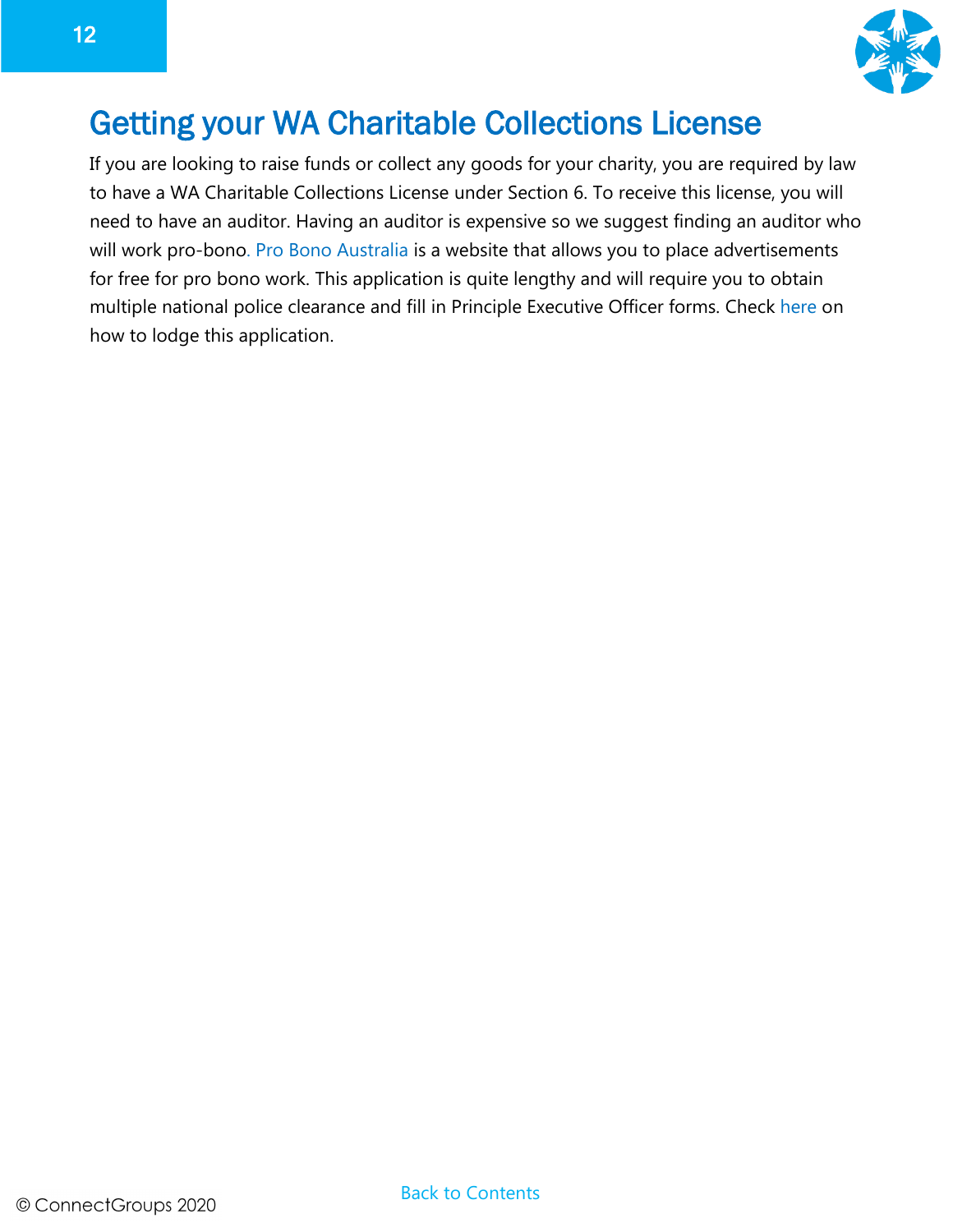

# <span id="page-12-0"></span>The 'Becoming Incorporated' checklist

- $\Box$  Make sure your Support Group has elected board members
- $\square$  See if your Support Group is eligible for 'incorporation'
- $\Box$  Have a read through of your obligations if your Support Group becomes incorporated
- $\Box$  Assess if you have the resources and time to comply
- $\Box$  Check with your other members if they also wish to become incorporated
- $\Box$  Define your Support Group's purpose
- $\Box$  Allocate tasks to your board members
- □ Create an AssociationsOnline account
- $\Box$  Choose your Support Group's name
- $\Box$  Create a constitution
- $\Box$  Have a meeting to confirm all the choices your group has made
- $\Box$  Complete the application
- $\Box$  Complete the ABN form
- $\Box$  Create a business bank account
- $\Box$  Register as a charity with the ACNC
- $\Box$  Find an auditor
- $\Box$  Write a cover letter detailing details of the Support Group and if any other groups have a similar purpose
- $\Box$  Get police clearances for your board members
- $\Box$  Fill in Principle Executive Officer forms for each of your board members
- **□ Get a WA Charitable Collections Licence**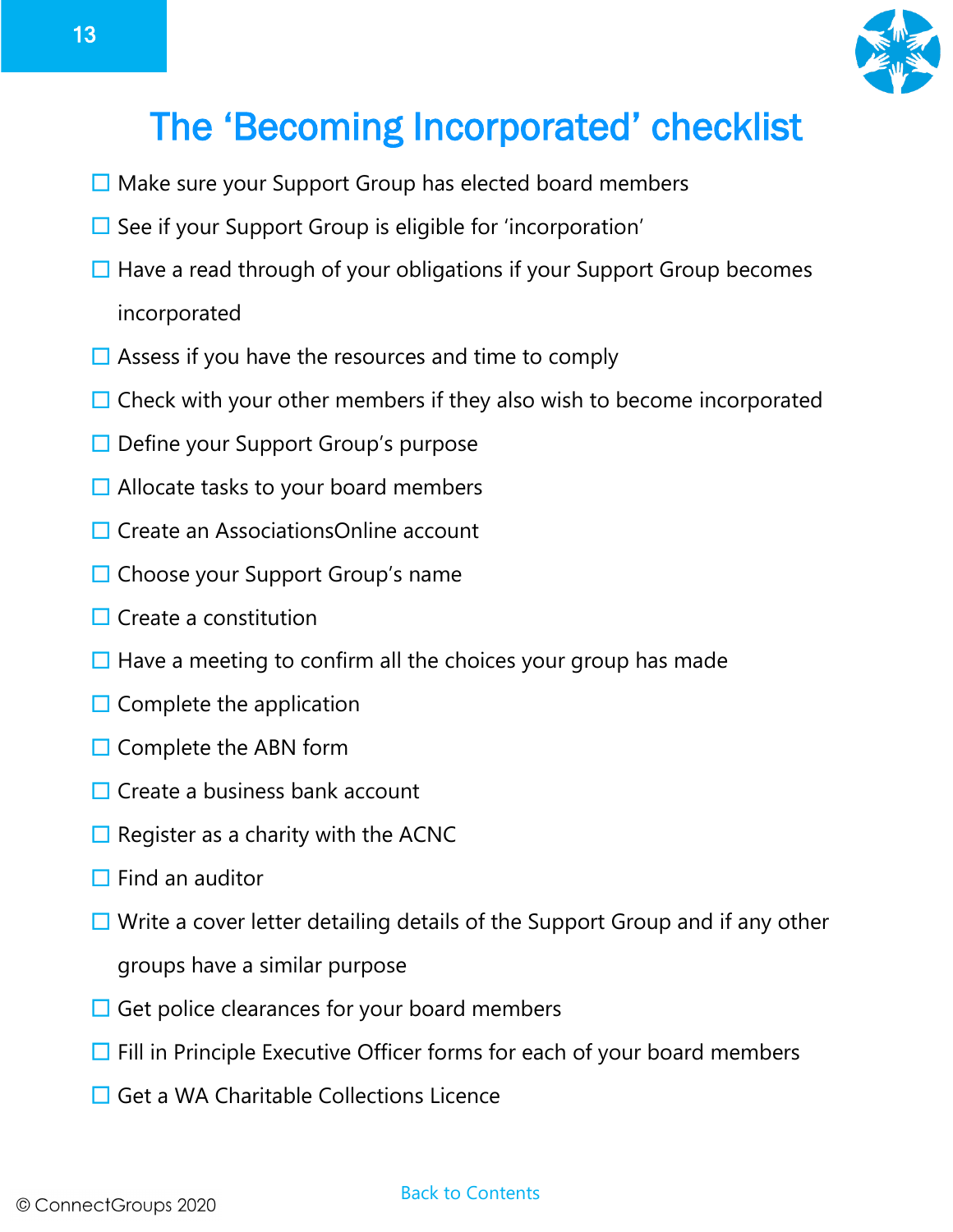

# **Resources**

# <span id="page-13-0"></span>Links included in this document

| Fees associated with rules     | <b>Associations Incorporation Act 2015</b> |
|--------------------------------|--------------------------------------------|
| Schedule 1                     | <b>Pro Bono Australia</b>                  |
| Model rules draft              | Types of DGR                               |
| Examples of charitable purpose | <b>AssociationsOnline help</b>             |

## Helpful websites

**ACNC** website Setting up your [business](https://www.ato.gov.au/business/managing-your-small-business-records/getting-started/setting-up-your-business-banking/) banking [Charitable Tax Concessions](http://www.abr.business.gov.au/Help/CharitableTaxConcession)

### <span id="page-13-1"></span>**Taking minutes**

[https://www.youtube.com/watch?v=X8BkGpi\\_skQ](https://www.youtube.com/watch?v=X8BkGpi_skQ)

<https://www.youtube.com/watch?v=QToMCbIgT7E>

<https://www.youtube.com/watch?v=IRsbRBu30T0>

<https://www.youtube.com/watch?v=1dFw-TNEx6M>

### **Templates**

[ACNC minutes](http://connectgroups.org.au/wp-content/uploads/2019/09/Minutes-Template-1.docx) 

[ConnectGroups minutes](http://connectgroups.org.au/wp-content/uploads/2019/09/Minutes-Template-2.docx)

[Agenda](http://connectgroups.org.au/wp-content/uploads/2019/09/Template-of-Agenda.docx)

### **Other Incorporation Resources**

[Chamber of Commerce incorporation guide](https://www.commerce.wa.gov.au/books/inc-guide-incorporated-associations-western-australia)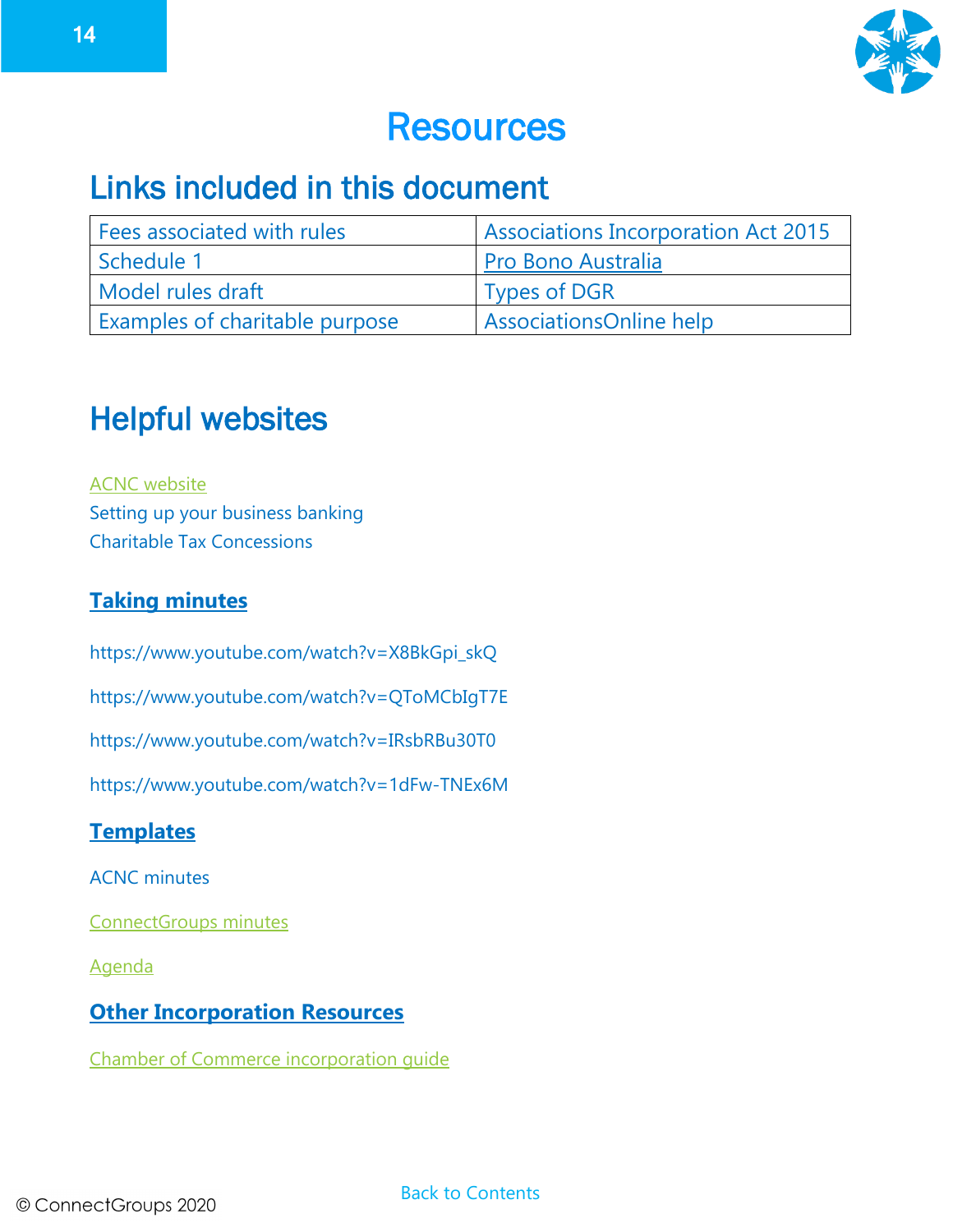

# <span id="page-14-0"></span>Grant resource websites

| <b>Name</b>                    | <b>Grants</b><br>available                                 | <b>Free</b><br>grants<br>resources | <b>Paid</b><br>membership                                  | <b>Free</b><br><b>Trial</b> | <b>Notes</b>                                                                                |
|--------------------------------|------------------------------------------------------------|------------------------------------|------------------------------------------------------------|-----------------------------|---------------------------------------------------------------------------------------------|
| <b>Bankwest</b>                | 6(1000)                                                    | <b>No</b>                          | <b>No</b>                                                  | N/A                         | Must be<br>unincorporated to<br>apply<br>Grant recipient is<br>voted on by the<br>community |
| Dept. of<br><b>Communities</b> | $100 +$                                                    | Yes                                | <b>No</b>                                                  | N/A                         | May require<br>auspicing                                                                    |
| The Funding<br>Centre          | $3000 +$                                                   | Yes                                | \$89/year                                                  | <b>No</b>                   |                                                                                             |
| Grill'd                        | 1 (\$500) per<br>restaurant<br>(have to be<br>in the area) | <b>No</b>                          | <b>No</b>                                                  | N/A                         | Funding recipient<br>is voted on by<br>restaurant<br>customers                              |
| <b>Grants Guru</b>             | $4000 +$                                                   | Yes                                | \$39/month                                                 | 60<br>days                  | A limited<br>directory search is<br>available without<br>registering                        |
| <b>Grants Hub</b>              | $1200 +$                                                   | <b>No</b>                          | \$19.95/month<br>(15% discount<br>for non-for-<br>profits) | 14<br>days                  |                                                                                             |
| Lotterywest                    | 16                                                         | Yes                                | No                                                         | N/A                         | There are 16<br>categories of<br>grants that can be<br>applied for                          |